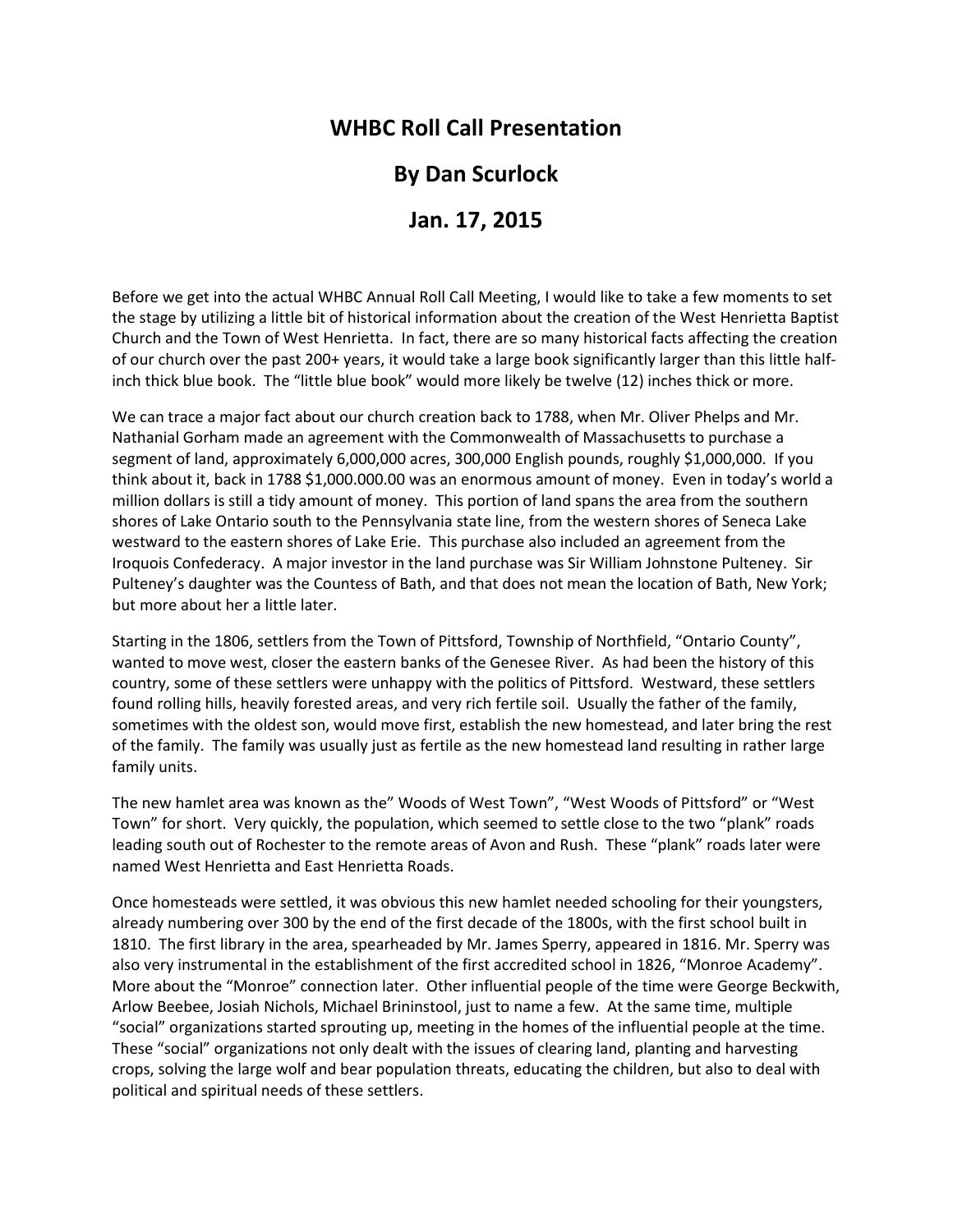Businesses also began to spring up: lumber mills, tanneries, stables with blacksmithing services and carriage repair, churches, inns, taverns, stores, and other such businesses. There was also a need for spiritual fulfillment. The first churches met in the homes of area influentials. The first social/religious group to form into a church was the Baptists on the east side of the hamlet. The formation was on June 12, 1812. Other Christian fellowships included the Congregationalists, now known as the "United Church of Christ", Methodist/Episcopalians and Quakers. Four (4) religious groups in all, at that time.

The group of Baptists, forming on the west side of the hamlet, meeting in members' homes, such as Josiah Nichols, was formed on February 25, 1815. The newly formed church, accepting their own covenant on March 4, 1815, was named the "West Baptist Church of Pittsford". Michael Brininstool was elected as "Deacon". On April 12, 1815, six (6) other local churches were invited to recognize this newly formed place of faith. The Baptist church continued meeting in homes or schools until 1818 when they built their own "block" church structure along the eastern banks of the Genesee River.

In 1817 the settlers, being denied the right to vote in Pittsford town meetings because they could not produce clear land titles, became disgruntled and decided to form their own town. This new town was established on April 20, 1818, named after the Countess of Bath: "Henrietta" Laura Pulteney.

In 1821, portions of Ontario and Genesee counties were organized into the County of Monroe, New York. The "Monroe" name was derived from the name of the current President of the United States: James Monroe. Interesting is the fact that the area known as Henrietta is the exact geographical center of the newly formed Monroe County.

In 1825, the most famous personage of Henrietta history was born to Squire and Mrs. Joseph Brown: Antoinette Brown. Later, this young lady married Mr. Blackwell, Antoinette Brown Blackwell, and went on to become the first female ordained woman in the United States. She also was a renowned orator, feminist, and a temperance and abolition leader.

1827 saw the Baptists of West Henrietta join with the Baptists of East Henrietta into a United Baptists Church. However, just a few years later, 1830, a few of the West Henrietta Baptists resumed their worship in the original block church on East River Road.

The areas of West Henrietta and East Henrietta continued to grow and develop. 1831 saw the building of the second hotel, known as Cartwright Inn, and a corner store.

The strong work ethic and Christian morals allowed the dedicated settlers to overcome the harsh winters, wild animals and the recurring episodes of Genesee flu. Fortunately, the local population of Native Americans, located on reservations, were friendly, not presenting any problems for the growing area population.

In 1838 the West Henrietta Baptists were seeking dismissal from the United Baptists and started meeting in the home of Elijah Nichols. However, due to very strict rules governing families regarding their Baptist membership, any infraction reflecting a lack of faith resulted in very harsh disciplinary action by the church elders. The United Baptists would allow the dismissing of the West Henrietta Baptists only if they could build their own "House of Worship" structure. Hence, the church building located on the northeast corner of the West Henrietta village was erected and was known as the "Baptists of West Henrietta". The church was recognized at council meeting on September 27, 1838. The next month, the new church joined the Monroe County Association of Baptist Churches.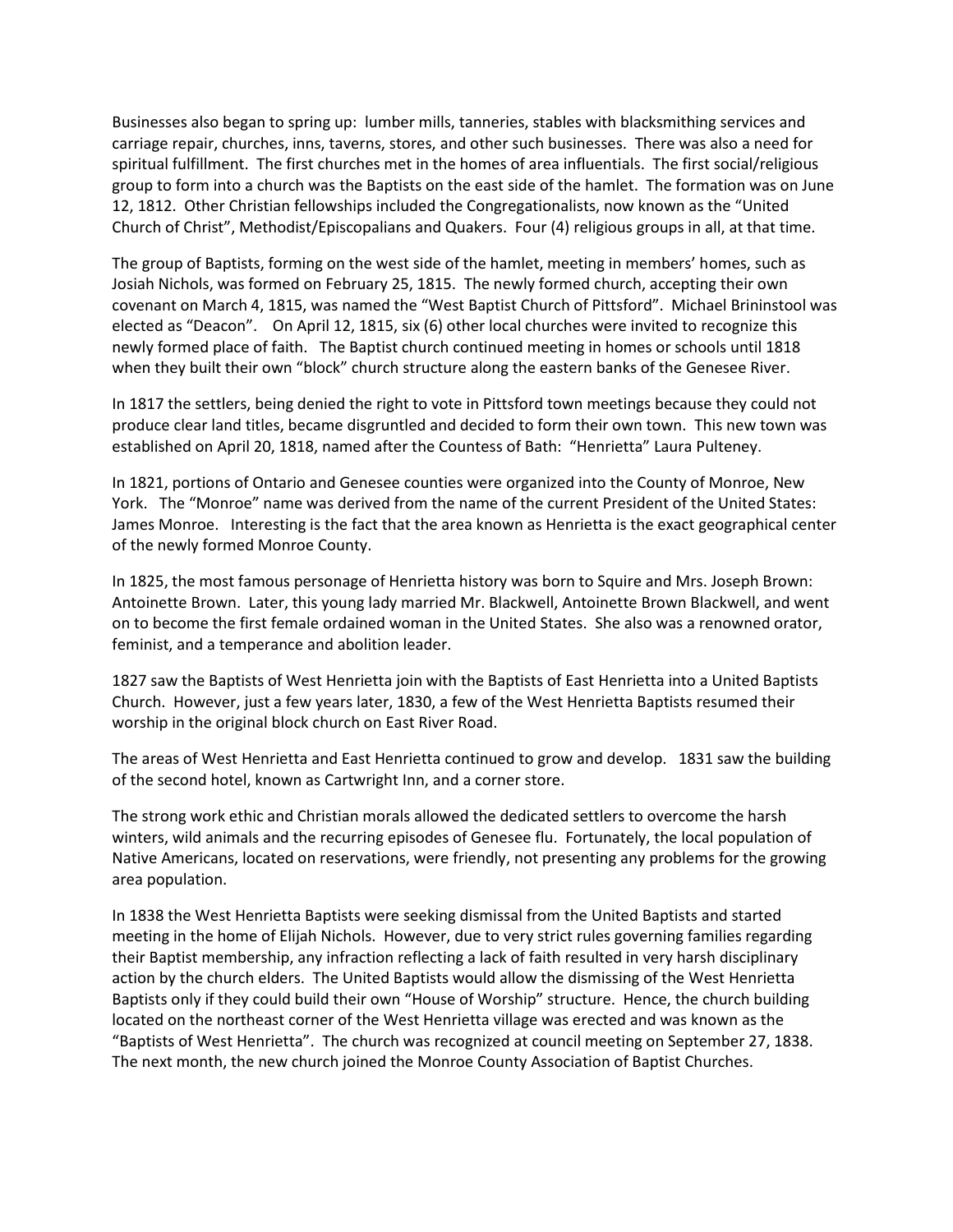By the beginning of the 1900s, the "West Henrietta Baptist Church" was, as it was then called, matured as a local church. People came and left and families then called the WHBC location as their "home" church. It was also recognized far and wide as a place of worship.

1910 saw the addition of the "Fellowship Hall" to the church.

In 1915 a beautiful pipe organ was installed. Unfortunately by the close of the 1900s, parishioners saw the removal of the pipe organ due to inability to obtain parts to maintain the piping.

The 1920s saw the beautiful enhancement of the sanctuary by the addition of the stained glass windows. On Sunday mornings when the sun shines in those windows, the glory of the Lord is so evident. And for evening services, the internal lights coming from those windows broadcasts to the whole community the worship of faithful believers present.

The comfort of indoor bathrooms downstairs became a welcome addition, especially during harsh winter days, in 1931. That same year, additional comfort for parishioners was found with the replacement of the pews.

Our beautiful Memorial Cabinet became a sanctuary fixture in 1935.

Also started during the middle decades of the 1900s, a growing number of women's groups, "guilds" added to the faithful message of the white church standing on the Henrietta corners. An example of the strength of those women's groups were the war years, starting in 1942, when Red Cross bandages where produced in the Fellowship Hall and supplied to our armed forces.

In 1954, after many years of church elder debate, the old horse sheds, which were being maintained over behind the hotel and corner store across the street, were sold. Maintenance had become such a burden for the church faithful. It was also believed the "automobile" vehicle was here to stay.

1956 saw the selling of the old parsonage located up the street on West Henrietta Road, a duplex, and the erection of the new parsonage located just up the hill on Erie Station Road. Rev. Fred Dean and his family became the first occupants.

1963 saw the addition of the individual classrooms to the fellowship hall basement area. This same year the church building was connected to the local water and sewer lines. A cistern located under the northeast corner of the sanctuary was utilized for potable water.

The tradition of the weekly book of "Joys and Concerns" was added in 1975. That same year, the church sponsored its first family of immigrants, a Laotian family. Other families followed.

In 1980, our West Henrietta Baptist Church building was recognized as a local historical landmark.

In 1981, the balcony was added to the sanctuary to accommodate the growing church family.

1985 saw another "outreach" program take hold at WHBC: several individuals, spearheaded by Roger Cross, started the local affiliation of "Habitat for Humanity Organization".

Many local prominent family names are reflected in the history of our WHBC. Names such as Brininstool, Bullard, Carpenter, Caswell, Crittenden, Dunn, Fenner, Gay, Howlett, Keyes, Martin, McFarlane, McNall, Nichols, Remington, Search, Sperry, just to name a few. Descendants of the families are still members of our church family today. There are also local streets, roads, buildings, schools, and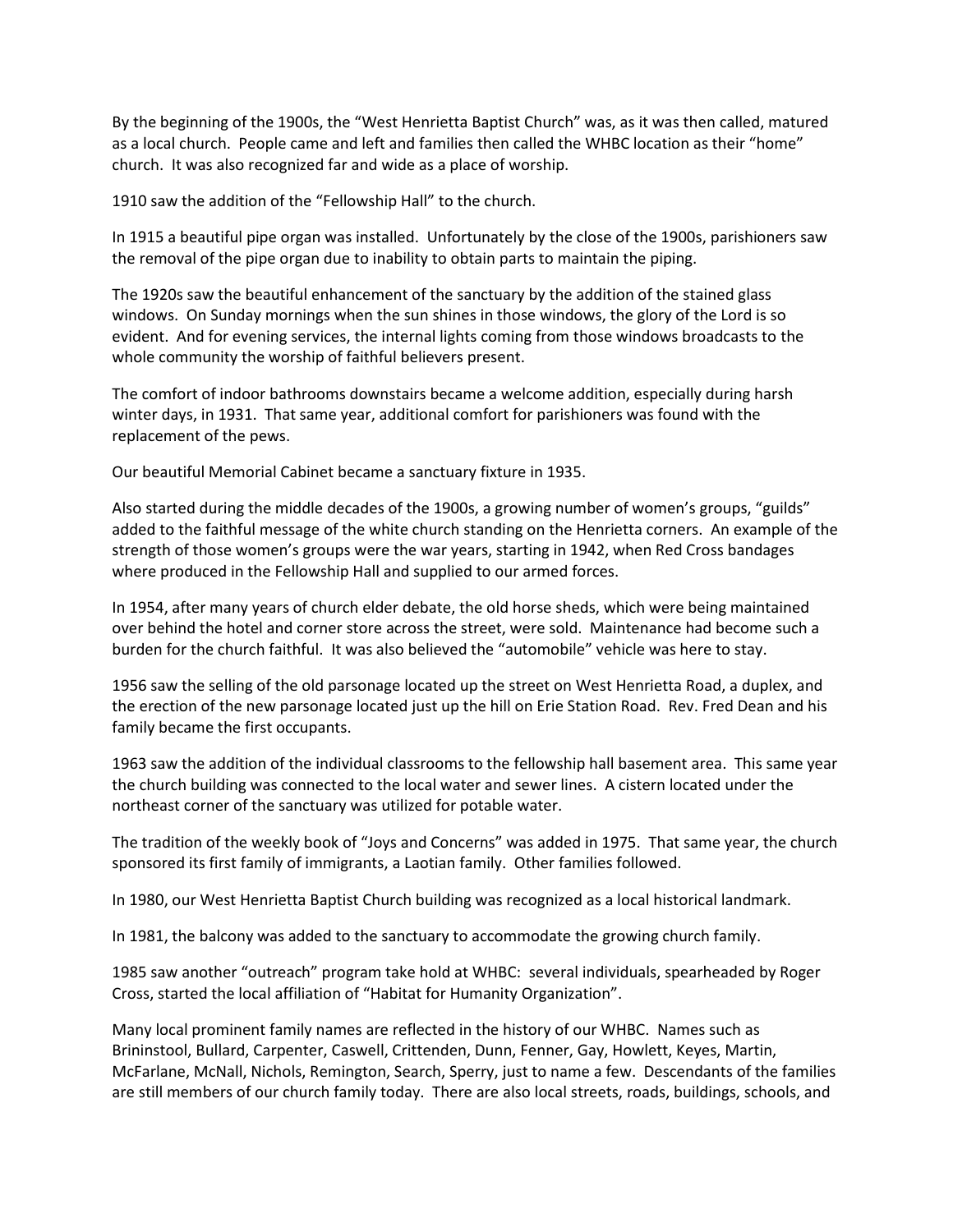other landmarks. Even the names of the stained glass windows of our sanctuary reflect some of these names.

As stated at the beginning of this presentation, these historical facts as presented and many which were not, tell only one side of the story of the West Henrietta Baptist Church's 200 hundred years. The other story is much more powerful, I believe. That story is one of legacy. Those early settlers, their descendants, some of which are still part of this congregation, along with a lot of others who have come and gone over the two (2) centuries, formed the fabric of our church.

Those hard working, Christian, dedicated faithful people established a corner of worship for all of the world to see and feel. Each generation, since 1815, had church members who served in our nation's military armed forces, both during war and peace times. They helped spread their faith to all they came in contact with around the world. Missions and missionaries have experienced the strength of God's love as provided by this congregation. Two (2) centuries of families have been born, raised, and even passed on to His mansion from this house of worship.

A structure of God's faithful worship stands on this crossroads corner, by God's grace has weathered many personal, financial, spiritual storms and still stands. This beautiful House of God's love, by His mercy, will continue to shine with His glory for many decades, maybe centuries, to come.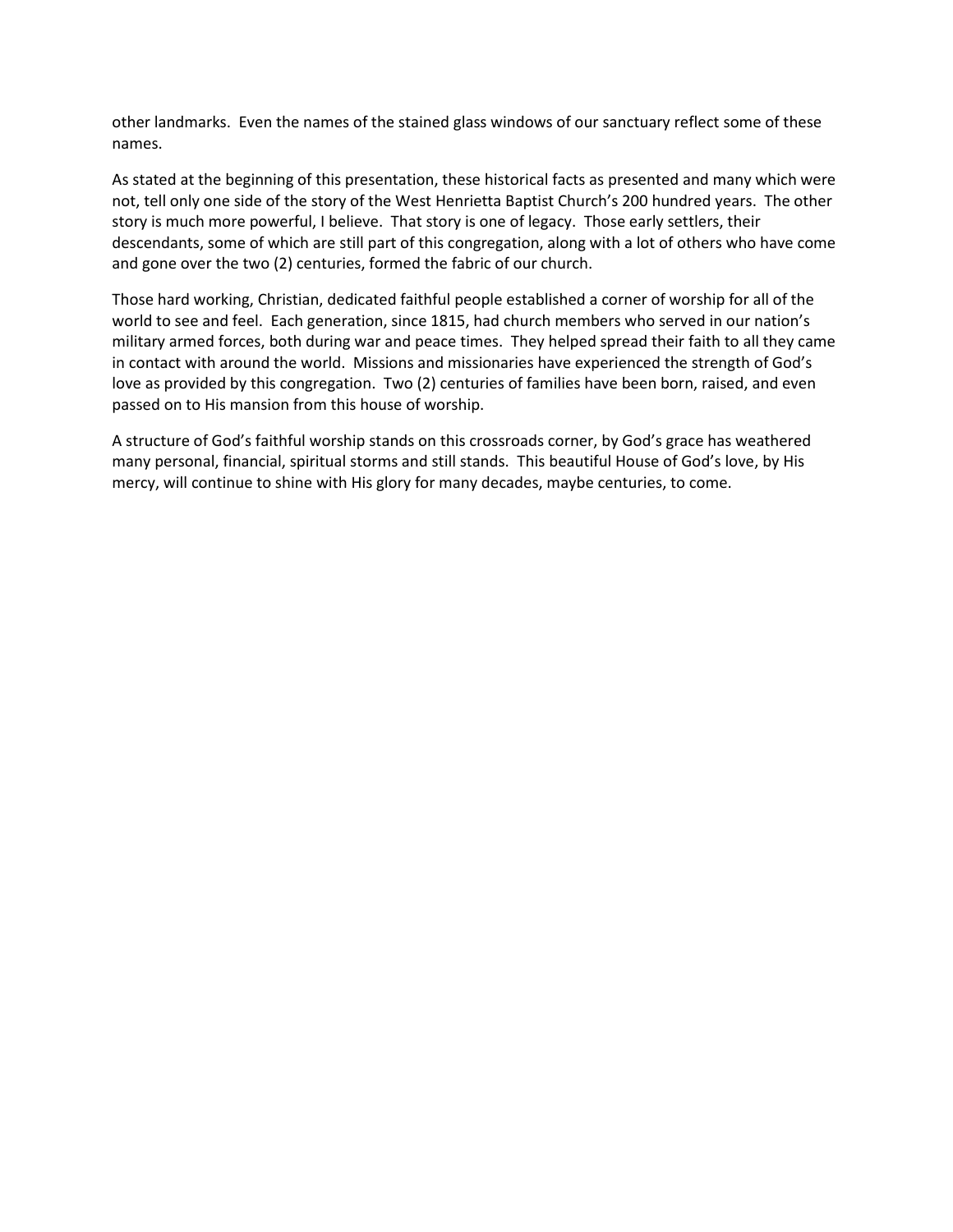Now as would probably would have heard back in 1815: "Hear ye!" "This assembly of the congregation of the West Henrietta Baptist Church Annual Roll Call is hereby called to order. As the clerk reads your family name, please affirm your presence and announcing your faith with either helping us sing a favorite hymn, reciting a favorite scripture, offering a word of prayer, reading an appropriate poem, or some other inspirational thought. I now ask our church clerk to step forth.